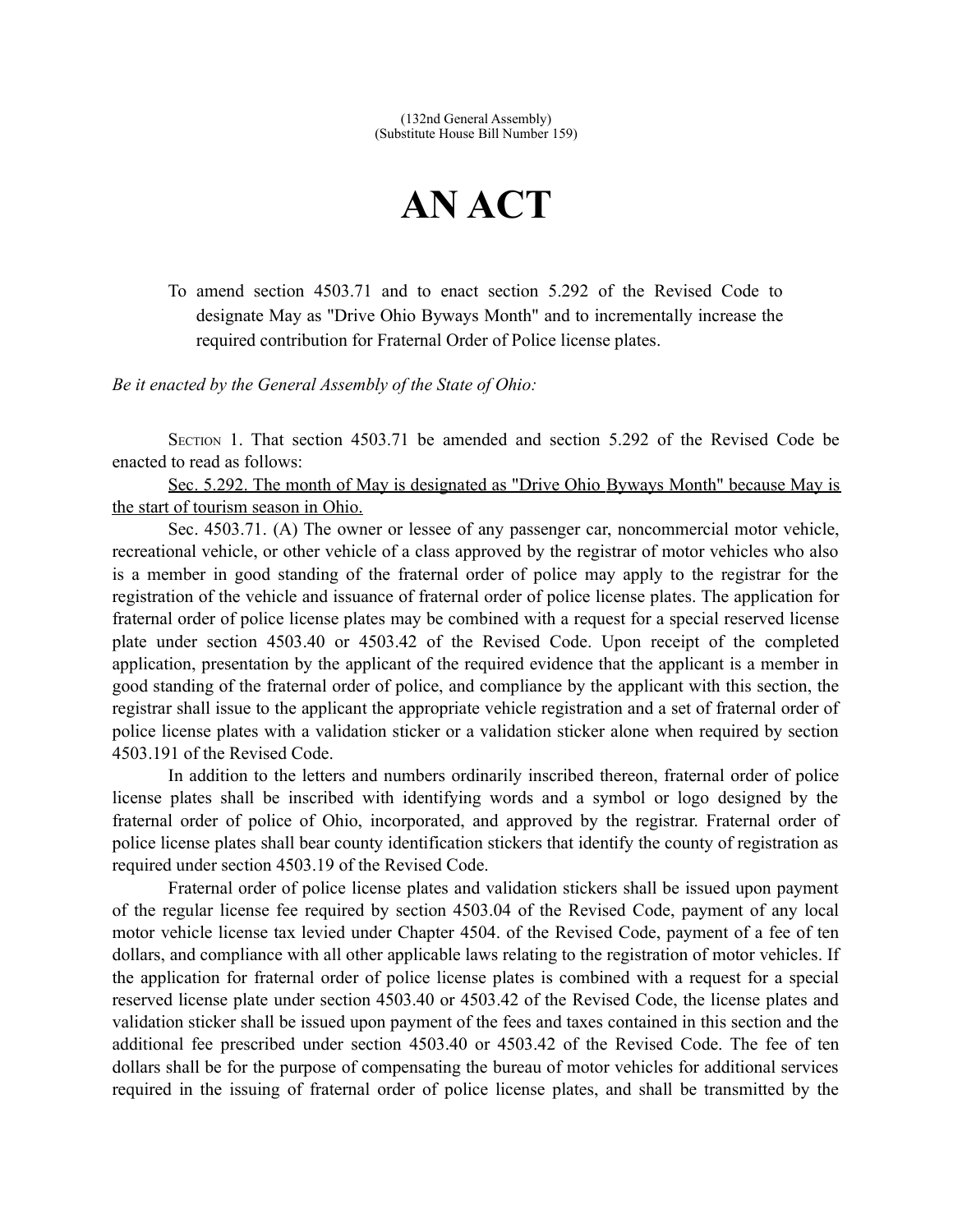registrar to the treasurer of state for deposit into the state treasury to the credit of the public safety highway purposes fund created by section 4501.06 of the Revised Code.

(B) For Beginning on the effective date of this amendment until two years after that date, for each application for registration and registration renewal the registrar receives under this section, the registrar shall collect an additional fee of two-five dollars. Beginning two years after the effective date of this amendment, for each application for registration and registration renewal the registrar receives under this section, the registrar shall collect an additional fee of eight dollars. The registrar shall transmit this additional fee to the treasurer of state for deposit in the license plate contribution fund created in section 4501.21 of the Revised Code.

SECTION 2. That existing section 4503.71 of the Revised Code is hereby repealed.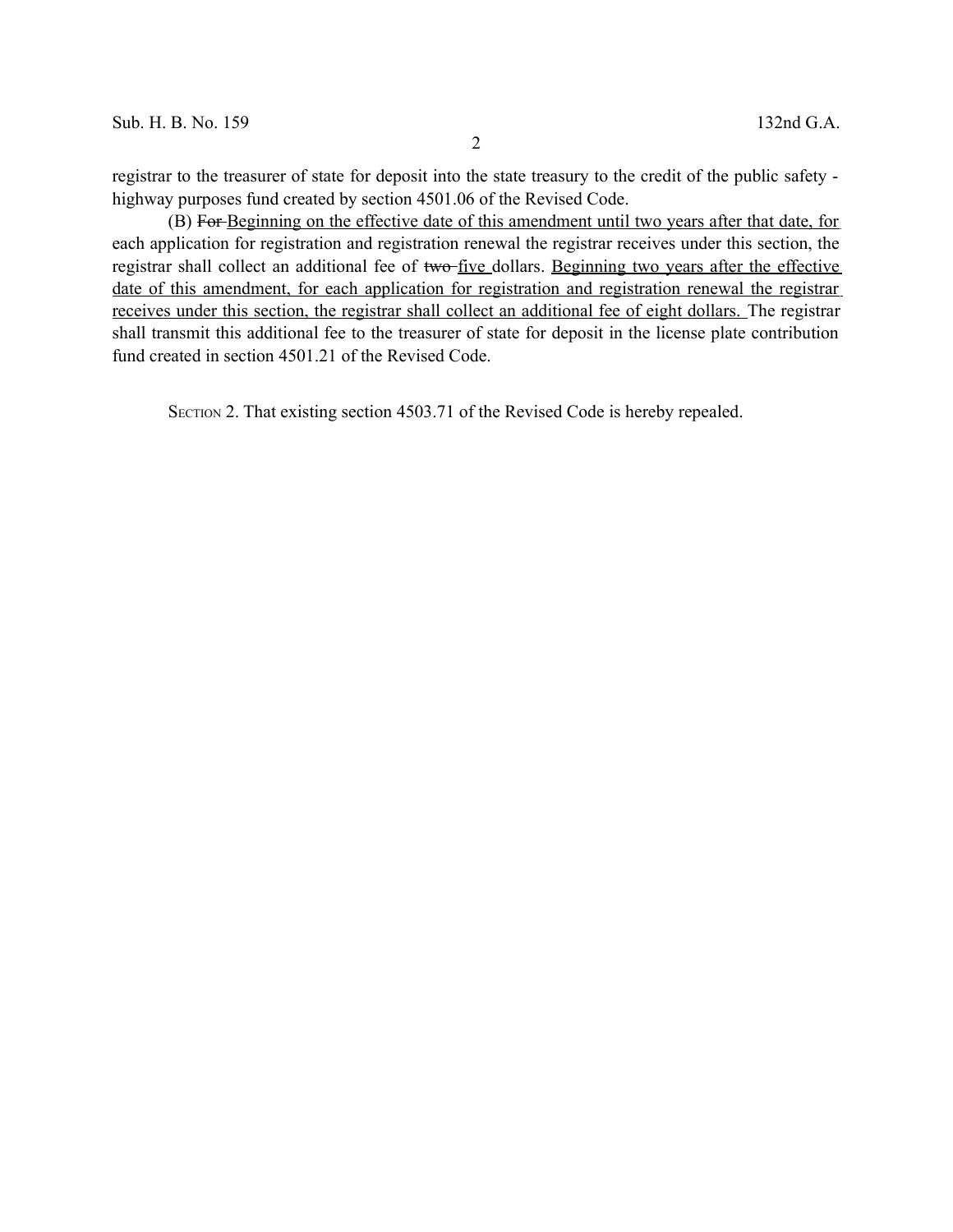*Speaker \_\_\_\_\_\_\_\_\_\_\_\_\_\_\_\_\_\_\_ of the House of Representatives.*

3

*President \_\_\_\_\_\_\_\_\_\_\_\_\_\_\_\_\_\_\_ of the Senate.*

Passed \_\_\_\_\_\_\_\_\_\_\_\_\_\_\_\_\_\_\_\_\_\_\_\_, 20\_\_\_\_

Approved \_\_\_\_\_\_\_\_\_\_\_\_\_\_\_\_\_\_\_\_\_\_\_\_, 20\_\_\_\_

*Governor.*